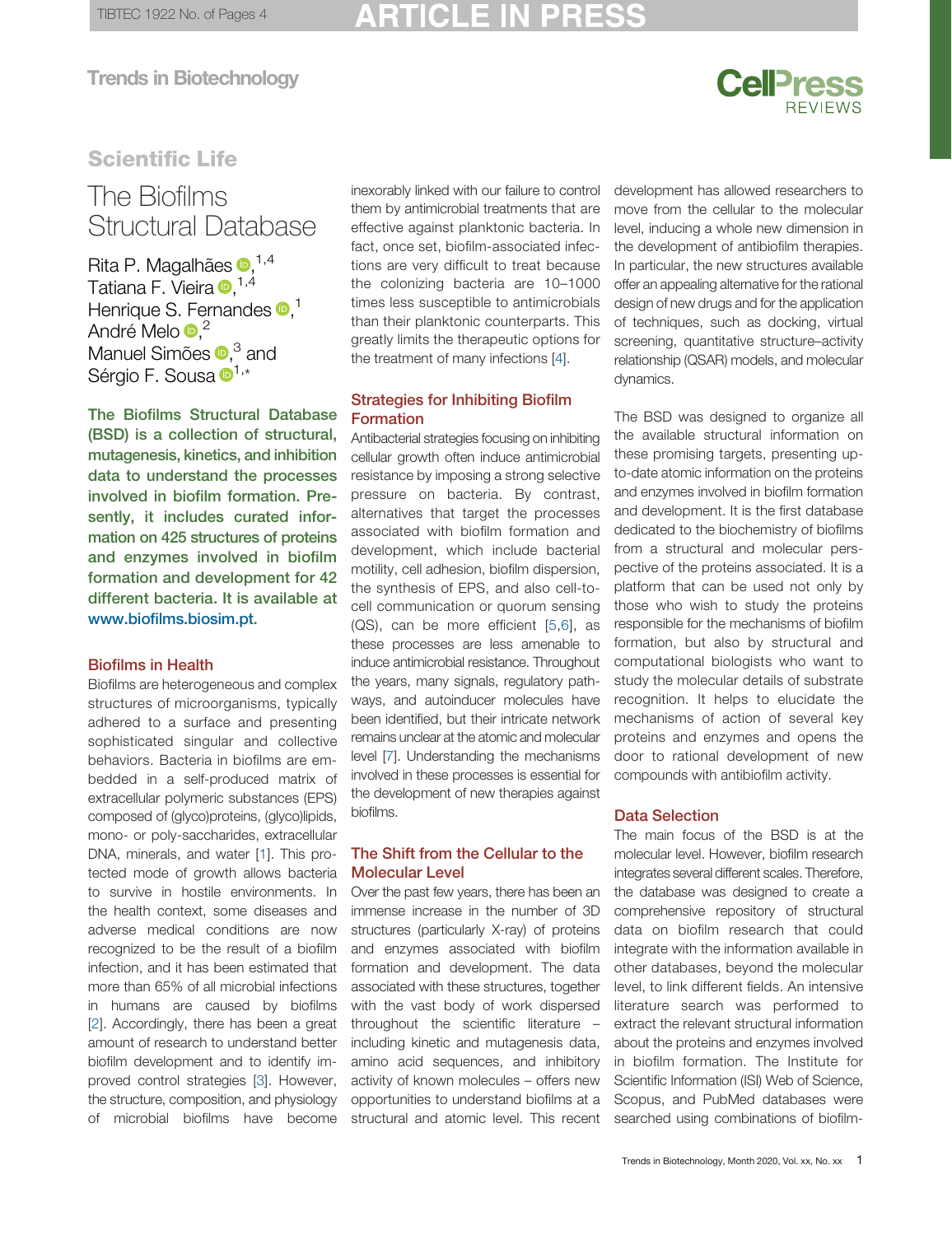

related keywords, such as 'biofilm', 'quorum sensing', 'motility', 'dispersion', 'matrix protein', and other relevant terms, with the keywords 'structure', 'X-ray', 'NMR', and 'cryo-EM' (cryogenic electron microscopy). In addition, queries on the Research Collaboratory for Structural Bioinformatics (RCSB) Protein Data Bank (PDB) [[8\]](#page-3-0) were also performed. Additional queries on specific proteins known to be involved in biofilm formation and development were also conducted. The overall information was manually checked and cross-validated with the literature available for each protein, and the structures were visualized and evaluated.

Other databases, such as ChEMBL [[9\]](#page-3-0), BindingDB [\[10](#page-3-0)], ExPASy [\[11](#page-3-0)], KEGG [\[12](#page-3-0)], and UniProt [\[13\]](#page-3-0), were cross-referenced to provide additional information for each protein. The BSD contains direct links for other drug-like molecules that have already been tested against that biofilm protein, information on kinetic and binding affinity data on mutant variants, and genomic and proteomic data regarding each specific protein. As investigations into biofilm progress and new structures are made available on the PDB database, the BSD will continue to be expanded, updated, and maintained to ensure that it remains a useful and scientifically accurate tool to study biofilms from a molecular perspective. The database will be maintained and regularly updated by the BioSIM research group at UCIBIO/REQUIMTE, Faculty of Medicine, University of Porto, and any researcher can contribute with new entries by filling the available form at www.biofi[lms.biosim.pt.](http://www.biofilms.biosim.pt)

#### Organization of the Database

The BSD is organized in a simple and intuitive manner. Each entry in the database corresponds to one atomic structure with a unique PDB code. A total of 425 PDB entries are currently included, corresponding to a total of 133 unique proteins ([Figure 1A](#page-2-0)). Each entry is identified through the PDB

code associated with the corresponding structure in the PDB and by the name of the protein. Entries are classified by protein category and mechanism. The term 'category' refers to the general and main function of the protein. The term 'mechanism' refers to the mechanism by which the protein is associated with biofilm formation and development. These include QS, quorum quenching, motility, EPS production, dispersion, and signaling. Database entries are also listed by bacteria, specific strain, and by Gram type. Entries are also classified by the existence of a ligand in the structure and by its designation.

Mutagenesis data is important to identify amino acid residues with a special role in protein function, including ligand binding, enzymatic activity, etc. For each protein, the availability of mutagenesis information is indicated. Links to the mutants section in BRENDA (Braunschweig Enzyme Database) [[14\]](#page-3-0) were included, providing information on the effect on kinetics and/or  $K_M$  data of the corresponding mutations.

Information about the biological and metabolic pathways in which each protein is involved is also presented (KEGG). This allows the user to quickly visualize the whole mechanism of action and consider including other intervening proteins in the study. The BSD also lists information about the method by which the atomic structure of the protein was obtained (X-ray crystallography, solution NMR, or cryo-EM), resolution, year of deposition on the PDB, and DOI of the corresponding publication.

Each entry contains direct links for structure retrieval from the PDB and for direct access to the entries associated with each protein in the ChEMBL, BindingDB, ExPASy, KEGG, and UniProt databases, when available ([Figure 1](#page-2-0)B). The ChEMBL and BindingDB databases contain information on collections of molecules previously shown to exhibit experimentally confirmed activity against the corresponding protein. These links enable direct download of all known inhibitors or activators for a specific protein, with the corresponding activity and properties for drug development efforts.

Each BSD entry contains a link to a dedicated webpage containing a summary of all the information indicated previously, including an interactive 3D representation of its structure ([Figure 1](#page-2-0)C). An interactions map of the ligand, obtained with LigPlot+ [\[15\]](#page-3-0), is also displayed. This is complemented with an interactive 3D representation of the ligand and surrounding amino acid residues and main interactions, which allows users to quickly visualize the 3D structure of the protein–ligand complex at the binding pocket without having to use a molecular visualization software.

Entries are also organized by ligand [\(Figure 1](#page-2-0)D). A total of 93 unique ligands are presently available, including substrates, autoinducers, and inhibitors. For each ligand, the corresponding PDB code, systematic name, molecular weight, isomeric SMILES (simplified molecular-input lineentry system, molecular formula, and several other molecular properties are included. An interactive image of the ligand's structure is also displayed.

The database enables queries through a variety of options, including queries by protein, ligand, category, mechanism, autoinducer type, bacteria, strain, and Gram type. Selections can be easily downloaded as a CSV (comma-separated values) file or as a collection of PDB structures.

#### Concluding Remarks

The BSD is a free-access catalogue containing the structures of all known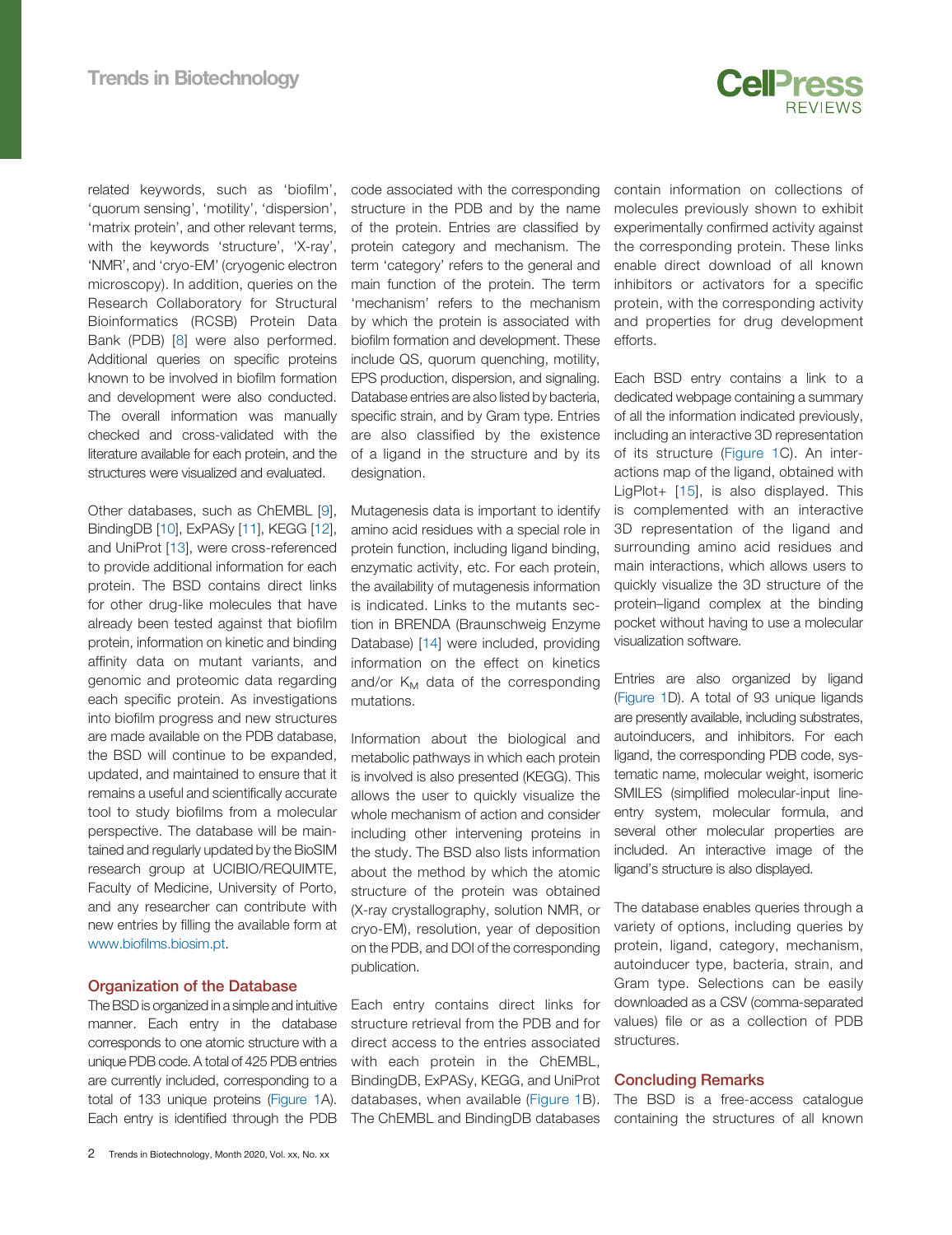<span id="page-2-0"></span>

| The Biofilms Structural Database<br><b>biosin</b> |                             |                          |                         |                                                                                                                                                                                                                                                                  |         |                       |   |             | ( biosim)                      |                                             | The Biofilms Structural Database |                                  |                           |                  |                      |                     |                                      |                                     |                      |        |                                                           |  |                                                                                                              |
|---------------------------------------------------|-----------------------------|--------------------------|-------------------------|------------------------------------------------------------------------------------------------------------------------------------------------------------------------------------------------------------------------------------------------------------------|---------|-----------------------|---|-------------|--------------------------------|---------------------------------------------|----------------------------------|----------------------------------|---------------------------|------------------|----------------------|---------------------|--------------------------------------|-------------------------------------|----------------------|--------|-----------------------------------------------------------|--|--------------------------------------------------------------------------------------------------------------|
|                                                   | <b>W</b> Glossary           | Database<br><b>Stats</b> | Contact About<br>Submit |                                                                                                                                                                                                                                                                  | Search. | Q Advanced Search     |   | & Glossary  |                                | Database                                    | Stats<br>Submit                  | Contact About                    |                           |                  |                      |                     |                                      |                                     |                      | Search |                                                           |  | Q Advanced Search                                                                                            |
|                                                   |                             |                          | 39                      |                                                                                                                                                                                                                                                                  |         |                       |   |             | The query returns 429 results. |                                             |                                  |                                  |                           |                  |                      |                     |                                      | Export selection: & CSV & PDB (zip) |                      |        |                                                           |  |                                                                                                              |
|                                                   |                             |                          |                         | The Biofilms Structural Database contains                                                                                                                                                                                                                        |         |                       |   |             |                                | $\stackrel{<}{\sim}$ Code Protein Mechanism | Category                         | Autoinducer<br>type              | <b>Bacteria</b>           | Strain           | Gram<br>tvpe         | Ligand              | Mutagenesis Pathway Method Res. Year |                                     |                      |        | DOI                                                       |  | Externa<br>PDB<br>Links                                                                                      |
|                                                   | 166<br>seudama<br>aeruginos | ڍر<br>103<br>others      |                         | information on different protein structures<br>involved in biofilm formation.<br>development, and virulence                                                                                                                                                      |         |                       |   | <b>6MWH</b> | LasR                           | Quorum<br>sensing                           | Transcriptional<br>regulator     | Acyl-<br>Homoserine-<br>Lactones | Pseudomonas<br>aeruginosa | PAO1             | ۰                    | <b>HSL-Analogue</b> | No                                   | $\Box$                              | X-Ray<br>Diffraction |        | 2.2 2018 10.1021/acschembio.8b00971                       |  | 6MWH ChEMBL<br><b>BindingDB</b><br>ExPASy<br>$\mathbb{R}^n$<br>KeGG<br>UniProt<br>土                          |
|                                                   |                             |                          |                         | By organizing these structures by category and mechanism of<br>action in regards to biofilms, and containing easy access to<br>atomic and biological level information, the database allows for<br>more efficient research on biofilm-related protein structures |         |                       |   | 6MWL        | LasR                           | Quorum<br>sensing                           | Transcriptional<br>regulator     | Acyl-<br>Homoserine-<br>Lactones | Pseudomonas<br>aeruginosa | PAO1             |                      | <b>HSL-Analogue</b> | No                                   | $\Box$                              | X-Ray<br>Diffraction |        | 1.5 2018 10.1021/acschembio.8b00971                       |  | ChEMBI<br>6MWL<br><b>BindingDI</b><br>ExPASy<br>$\mathbf{z}$<br>KeGG<br>UniProt<br>土                         |
|                                                   |                             |                          |                         |                                                                                                                                                                                                                                                                  |         |                       |   | 6MWW        | LasR                           | Quorum<br>sensing                           | Transcriptional<br>regulator     | Acyl-<br>Homoserine-<br>Lactones | Pseudomonas<br>aeruginosa | PAO1             | ۰                    | <b>HSL-Analogue</b> | No                                   | ₫                                   |                      |        | X-Ray<br>Diffraction 2.76 2018 10.1021/acschembio.8b00971 |  | ChEMBL<br>6MWW<br><b>BindingDI</b><br>ExPASy<br>$\mathbf{z}$<br>KeGG<br>UniProt<br>玉                         |
|                                                   | <b>Sept</b>                 |                          | tog                     | ÅI                                                                                                                                                                                                                                                               |         | Q                     |   | 6MWZ        | LasR O                         | Quorum<br>sensing                           | Transcriptional<br>regulator     | Acyl<br>Homoserine<br>Lactones   | Pseudomonas<br>aeruginosa | PAO <sub>1</sub> | $\ddot{\phantom{1}}$ | <b>HSL-Analogue</b> | No                                   | 区                                   | X-Ray<br>Diffraction |        | 1.657 2018 10.1021/acschembio.8b00971                     |  | 6MWZ ChEMBL<br><b>BindingDE</b><br>ExPASy<br>$\mathbb{Z}^*$<br>KeGG<br>UniProt<br>$\pm$                      |
|                                                   | 425<br><b>Entries</b>       |                          | 93<br>Ligands           | 133<br>Proteins                                                                                                                                                                                                                                                  |         | 42<br><b>Bacteria</b> |   | 6MVM        | LasR <sub>O</sub>              | Quorum<br>sensing                           | Transcriptional<br>regulator     | Acyl-<br>Homoserine-<br>Lactones | Pseudomonas<br>aeruginosa | PAO1             |                      | OC14-HSI            | No                                   | $\mathbf{G}^{\star}$                |                      |        | X-Ray<br>Diffraction 1.895 2018 10.1073/pnas.1817239116   |  | ChEMBL<br><b>6MVM</b><br><b>BindingDE</b><br>ExPASy<br>$\mathbf{G}^{\bullet}$<br>KeGG<br>$\triangle$ UniProt |
| (A)                                               |                             |                          |                         |                                                                                                                                                                                                                                                                  |         |                       | В |             |                                |                                             |                                  |                                  |                           |                  |                      |                     |                                      |                                     |                      |        |                                                           |  | 6MVN ChEMBL                                                                                                  |





#### **Trends in Biotechnology**

**CellPress** 

**REVIEWS** 

Figure 1. The Biofilms Structural Database (BSD). (A) BSD main page. (B) List of database entries in BSD. (C) Entries by structure for each Protein Data Bank (PDB) code with indication of the main information available for each protein/structure and interactive 3D representation of the protein. (D) Entries by ligand with main information and interactive 3D representation.